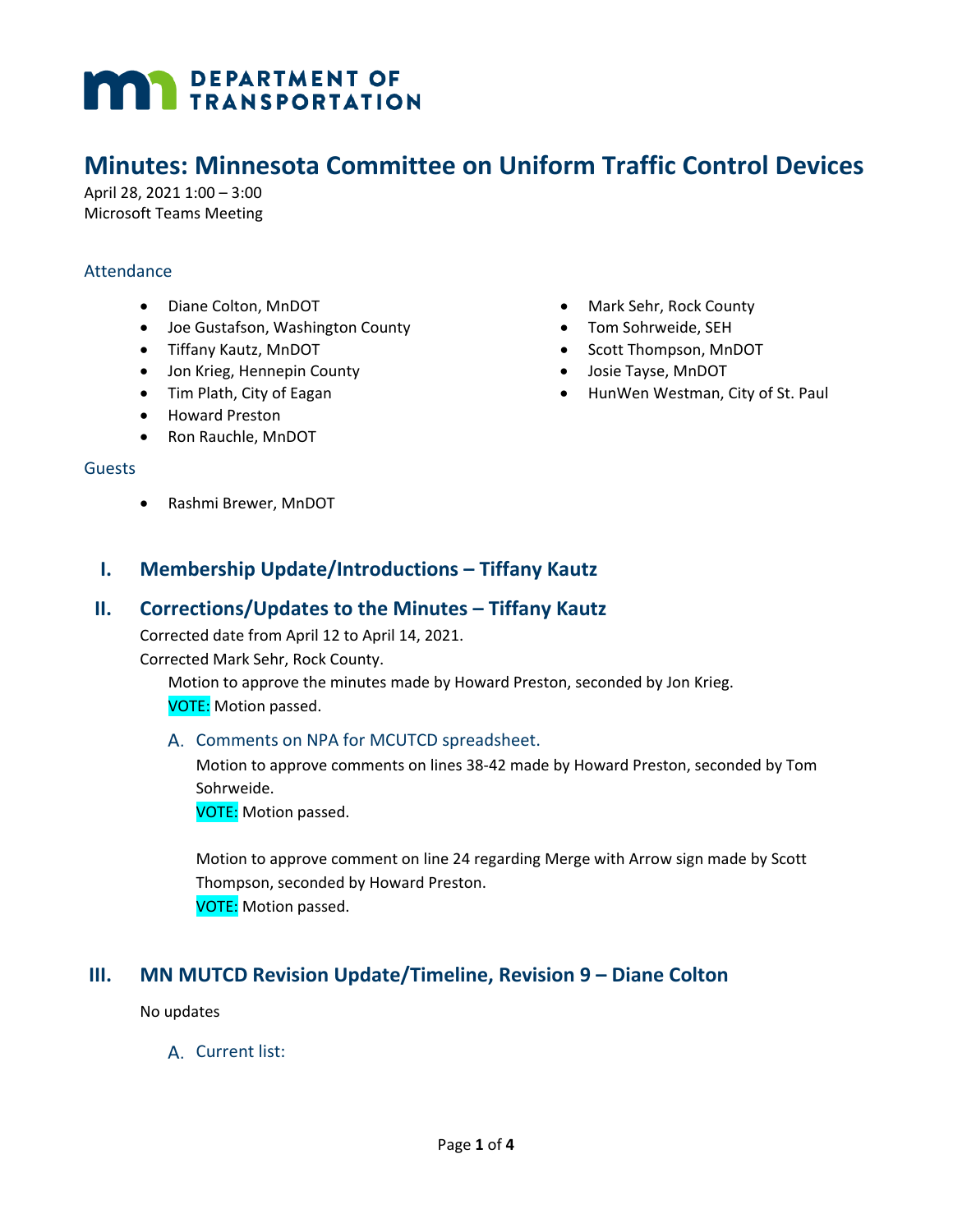- 1. Appendix C remove Appendix C and all references to it from the MN MUTCD.
- 2. Figure 2M-12 remove (was supposed to have been removed in Rev 8).
- 3. 2C.12 review One-Direction Large Arrow language.

# **IV. Request for Experimentation Update – Tiffany Kautz**

No Updates

# **V. Review of Action Items from Previous Meeting – Tiffany Kautz**

None

## **VI. NPA Update/Timeline**

- A. Additional Items to Review? None
- B. Topics from the City Engineers Association.

# **VII. NPA Topics for Discussion – Tiffany Kautz**

#### A. Section 2B.66- Weight limit Signs, Page 112, Line 32 – Tim Plath

The NPA proposes to move advance advisory weight limit signing with distance ahead plaques from a Guidance (recommended) to a Standard (required) which will create a financial burden on roadway authorities, especially smaller, local road authorities.

#### 31 Standard:

32 If used, the Weight Limit sign (see Figure 2B-29), with an advisory distance ahead legend, shall be

33 located in advance of the applicable section of highway or structure so that prohibited vehicles can

detour or turn around prior to the limit zone. Revised to incorporate Guidance below 34

> The FHWA properly acknowledges the proposed requirement of installing advisory signs with distance ahead plaques is a substantive revision that will have quantifiable economic impacts to road authorities, but concludes the benefits of the proposed change will be greater than the proposed costs. However, the FHWA arrives at this conclusion while stating the benefits of the change cannot be quantified. Further, the FHWA cost/benefit analysis places significant focus on weight limits at bridge locations and does not consider scenarios of weight limits being placed on linear roadway segments (*Assessment of Economic Impacts of Notice of Proposed Amendment*, FHWA, September 2020, pp. 25-26).

Although the benefits of this proposed revision cannot be quantified, FHWA believes that the benefits exceed the costs. FHWA seeks comment on this conclusion and any supporting information that could be used to quantify the benefits of this provision.

Tim: My suggested comment is, "The installation of advance advisory weight limit signing with distance ahead plaques should remain as Guidance, not a Standard, since requiring the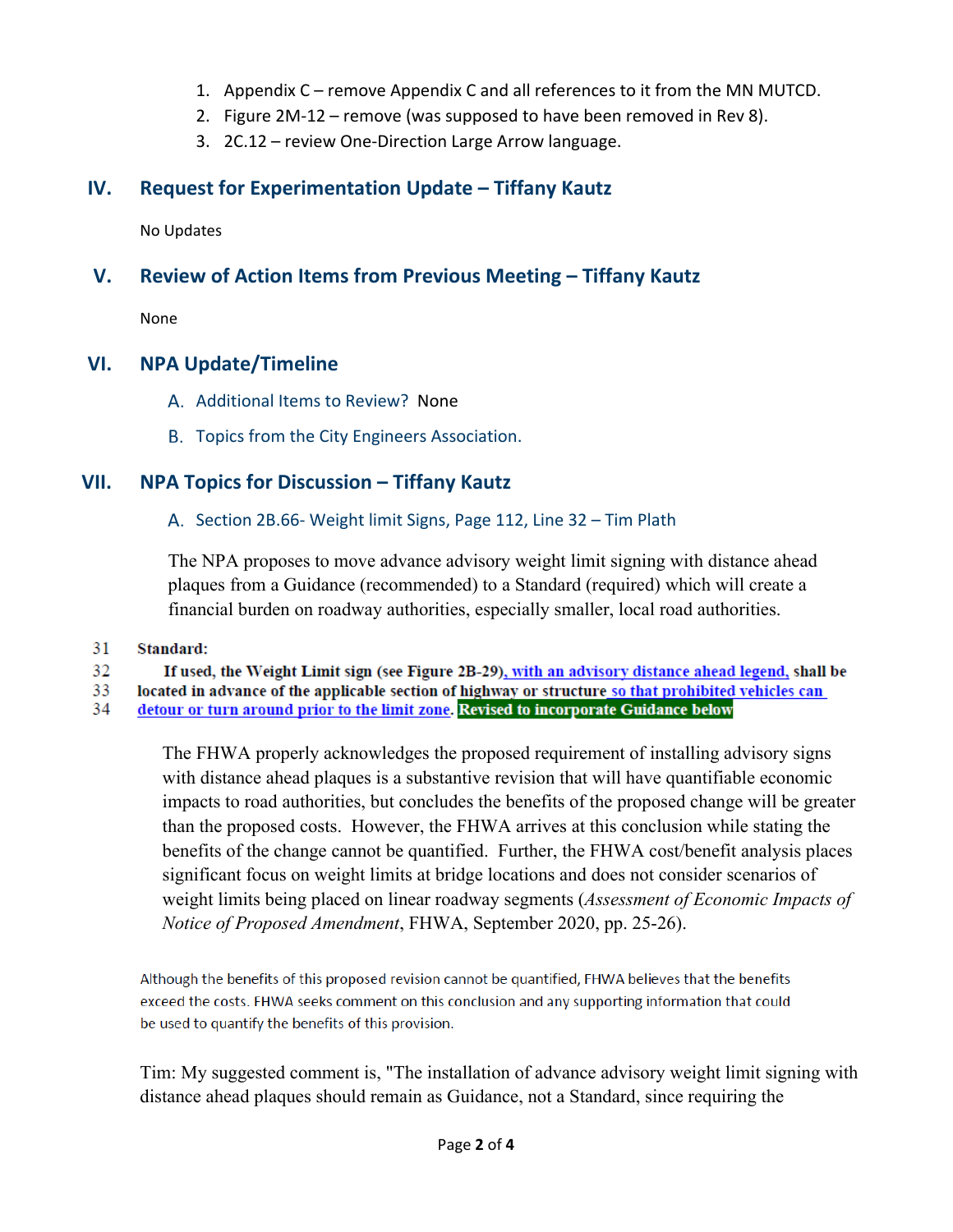installation of the advisory signs will result in costs to roadway authorities for which the benefits cannot be quantified."

Discussion:

- What was written in the NPA explanation of the change doesn't match the change in the document.
- Need to clarify that the language being proposed doesn't seem to match the NPA explanation.
- We're okay with the write up because it says, "if used".

Motion to make a comment on this made by Joe Gustafson, seconded by Tim Plath. VOTE: Motion passed

• Tiffany entered a comment on the spreadsheet.

Vote to approve the comment made on line 43 made by Tim Plath, seconded by Joe Gustafson. Note that comment will be sent with the minutes for closer review. VOTE: Motion passed

# **VIII. Future Meeting**

**IX. Next Meeting**

**Next meeting is on May 12, 2021.**

## **X. Round Robin**

None

Motion to adjourn the meeting made by Jon Kreig, seconded by Howard Preston. VOTE: Motion passed

# **XI. Future agenda items (to be discussed after NPA):**

#### **Modification to 2D.29 – Tiffany Kautz, Josie Tayse**

Add an exception (to  $1^{st}$  Standard,  $1^{st}$  paragraph) for signed township route and (maybe) National Forrest routes.

#### **2I.5.1 Public Water Access Signs** – **Tiffany Kautz, Josie Tayse**

Working with DNR to establish guidelines regarding sign placement. Tiffany and Josie talking with DNR about this section.

#### **2C.27 Low Clearance Signs – HunWen Westman**

- First Option in MN MUTCD states "The Low Clearance sign *should* be installed on *and* in advance of the structure. If a sign is placed on the structure, it *should* be a rectangular shape……"
- MUTCD states "The Low Clearance sign *may* be installed on *or* in advance of the structure. If a sign is placed on the structure, it *may* be a rectangular shape……"